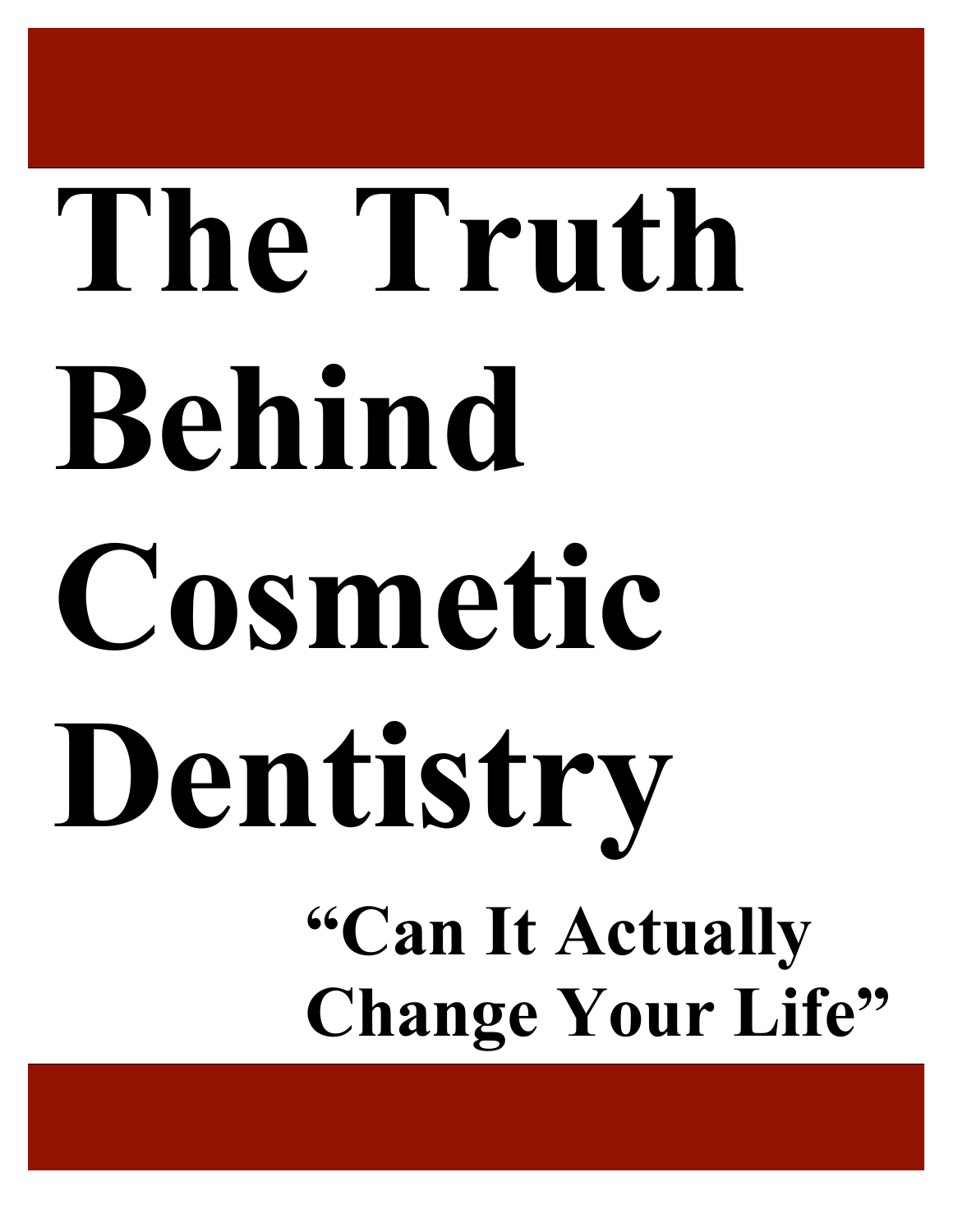# **Re: Special Report The Truth Behind Cosmetic Dentistry**

Dear Friend,

84 percent of adults perceive having an attractive smile as important, according to a survey conducted by Harris Interactive. This poll of 1,000 American adults between the ages of 18 and 50 years found that more than one-third would not be likely to set up their best friend on a blind date with someone with bad teeth. An overwhelming majority--85 percent--considers a person's smile to be very or somewhat important when meeting someone for the first time. Almost 9 out 10 Americans polled said they thought people with good teeth are more attractive.

Fortunately, improving a smile is now more accessible than ever because cosmetic dentistry is available to just about everyone. Even the subtlest change in your smile can make a dramatic difference in the way you look and feel about yourself, and the way others perceive you. Talk to us and ask about white fillings, teeth whitening, dental bonding, dental crowns and dental veneers. Then sit back in your chair and wait for your new life to begin.

#### *"When Changing Your Image, Start With Your Smile"*

According to studies by social psychologists, most people spend about 30 seconds appraising you before they begin to form a laundry list of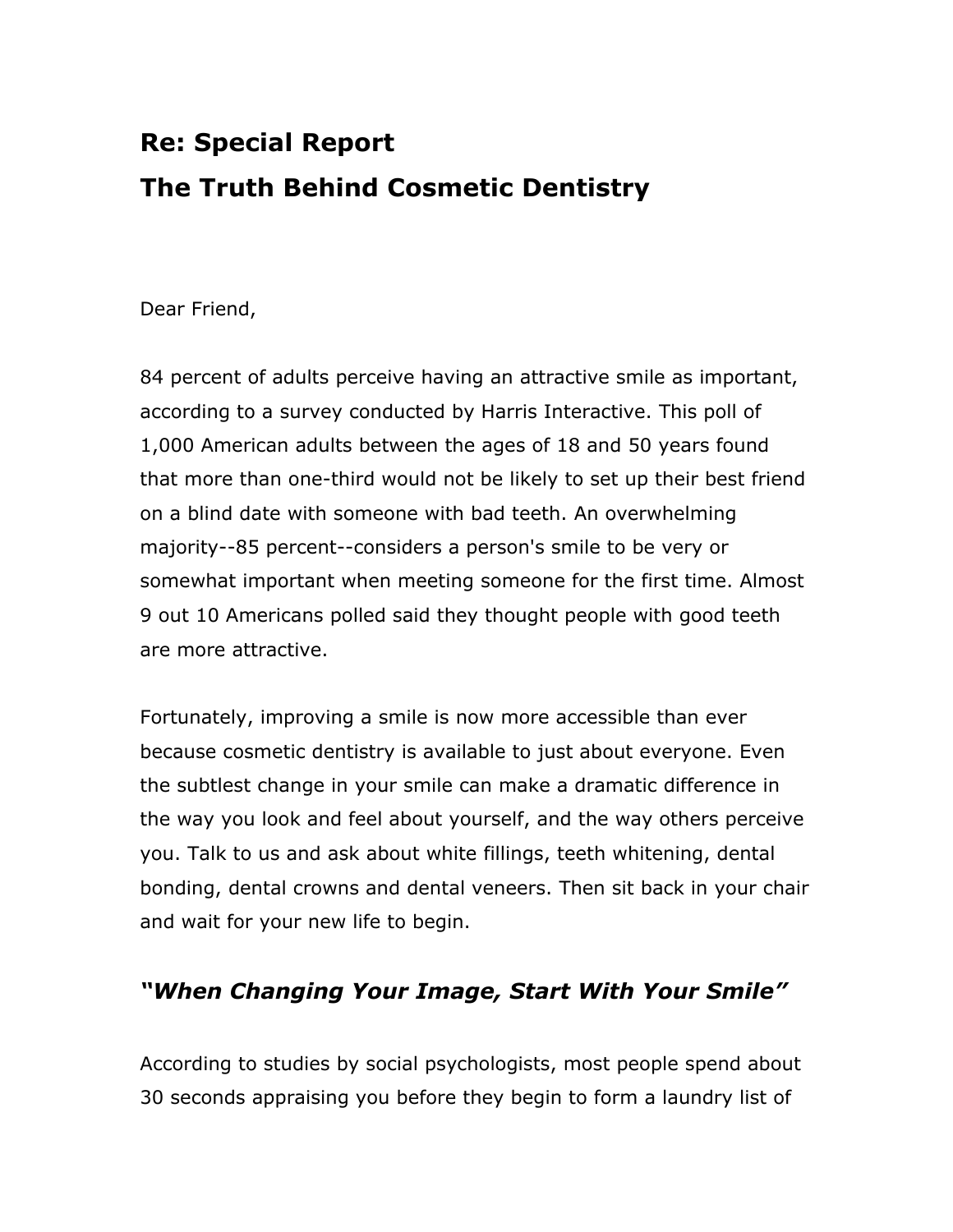impressions about you. Impressions formed in the first 30 seconds might include: your educational level; your career competence and success; your personality; your level of sophistication; your trustworthiness; your sense of humor; and your social standing. For better or worse, this means that appearances count in today's world, according to Susan Bixler's book *The Professional Image*.

# *Can a new smile make you appear more successful and intelligent?*

Previous consumer studies have proved that a beautiful smile will make you more attractive. But according to research conducted by Beall Research & Training of Chicago, a new smile will make you appear more intelligent, interesting, successful and wealthy to others as well.

Dr. Anne Beall, a social psychologist and market research professional carried out the independent study on behalf of the American Academy of Cosmetic Dentistry (AACD). Pictures of eight individuals were shown to 528 Americans, a statistically valid cross section of the population. The respondents were asked to quickly judge the eight people as to how attractive, intelligent, happy, successful in their career, friendly, interesting, kind, wealthy, popular with the opposite sex, and sensitive to other people they were.

Two sets of photos were created, with each set showing four individuals before undergoing cosmetic dentistry, and four after treatment. Half the respondents viewed set A, the other half set B. The eight subjects viewed by respondents were evenly divided by gender. Two had mild improvements through cosmetic dentistry, two had moderate improvements, and four had major improvements to their smiles, to give a wide range for respondents to view. None, however, had visibly rotten teeth, missing teeth or catastrophically bad dental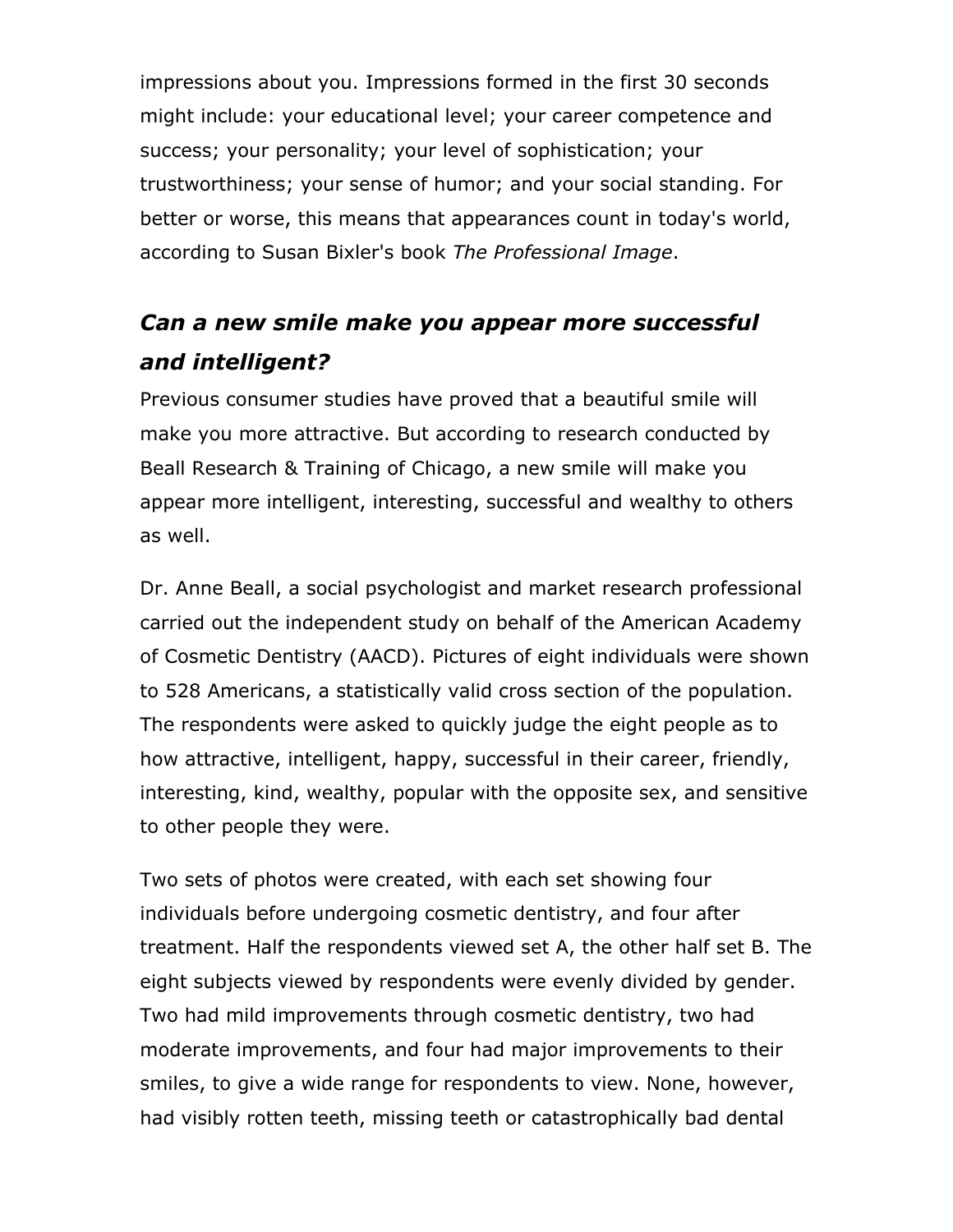health in the before shots. Respondents were not told that they were looking at dentistry, but were asked to make snap judgments rating each person for the ten characteristics, on a scale of one to ten, with "one" being "not at all," and "ten" being "extremely.

| <b>Characteristic Average</b> | "Before"<br>rating | "After"<br>rating | <b>Increase</b> |
|-------------------------------|--------------------|-------------------|-----------------|
| <b>Attractive</b>             | 4.6                | 5.9               | 1.3             |
| Intelligent                   | 5.9                | 6.5               | .6              |
| Happy                         | 6.2                | 6.8               | .4              |
| Successful in their career    | 5.8                | 6.7               | .9              |
| Friendly                      | 6.3                | 6.8               | .5              |
| Interesting                   | 5.4                | 6.1               | .7              |
| Kind                          | 6.0                | 6.4               | .4              |
| <b>Wealthy</b>                | 4.9                | 5.9               | 1.0             |
| Popular with the opposite sex | 5.0                | 6.2               | 1.2             |
| Sensitive to other people     | 5.6                | 6.1               | .5              |

The results indicated that an attractive smile does have benefits:

While the change was most dramatic for **Attractive**, Popular with the opposite sex, Wealthy and Successful in their career, the change was statically significant in all areas.

## **Below are some before and after images that were used in the above study.**

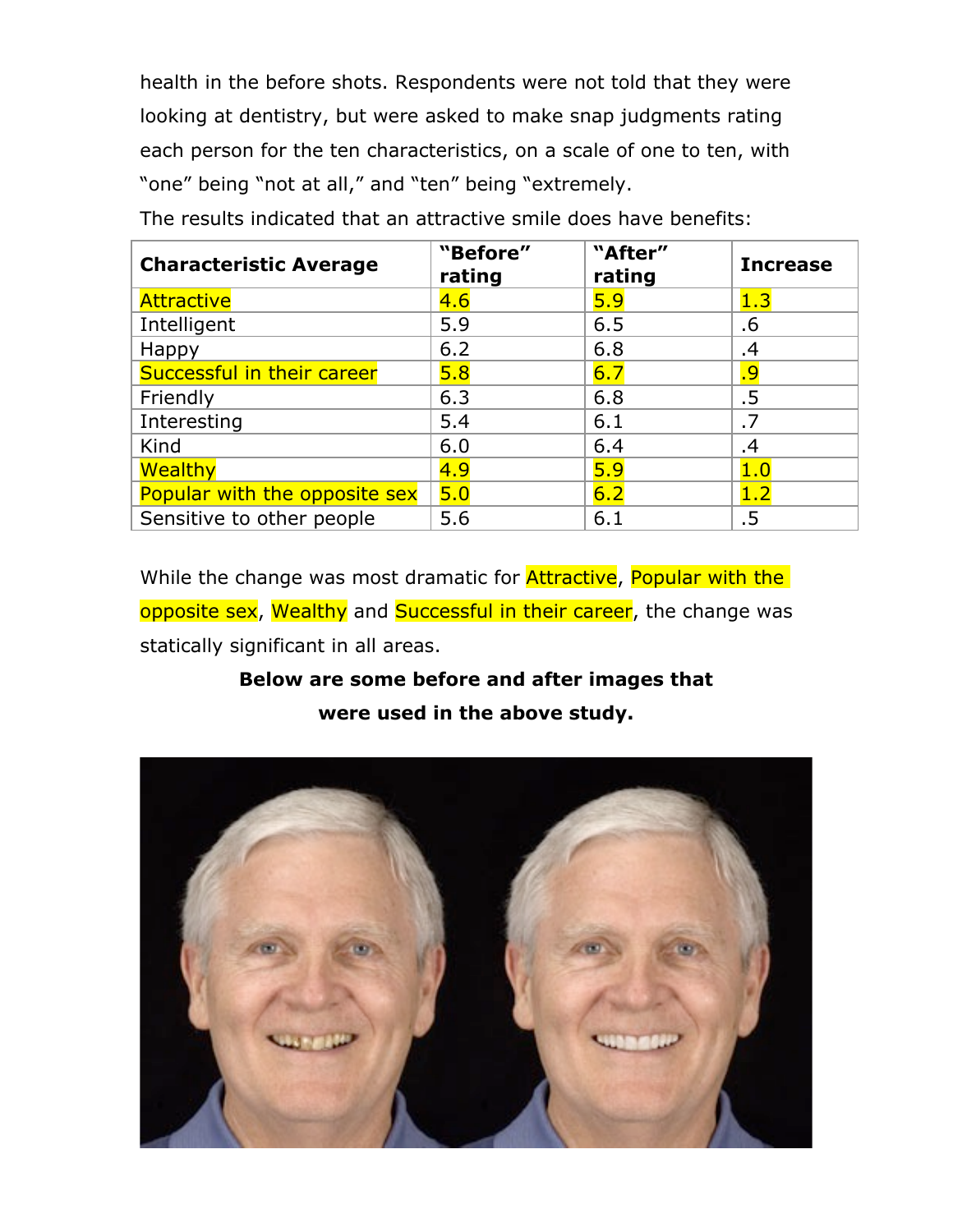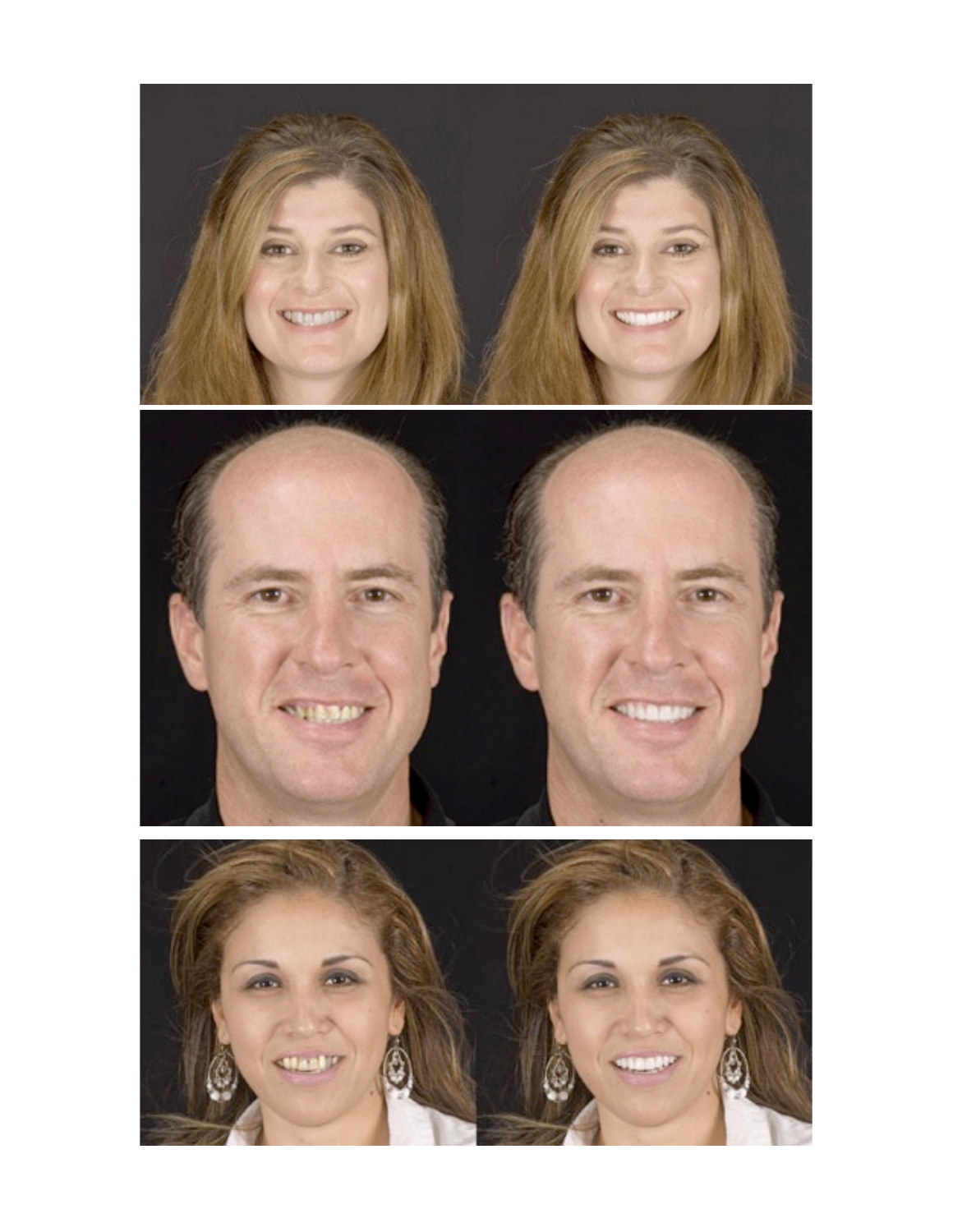

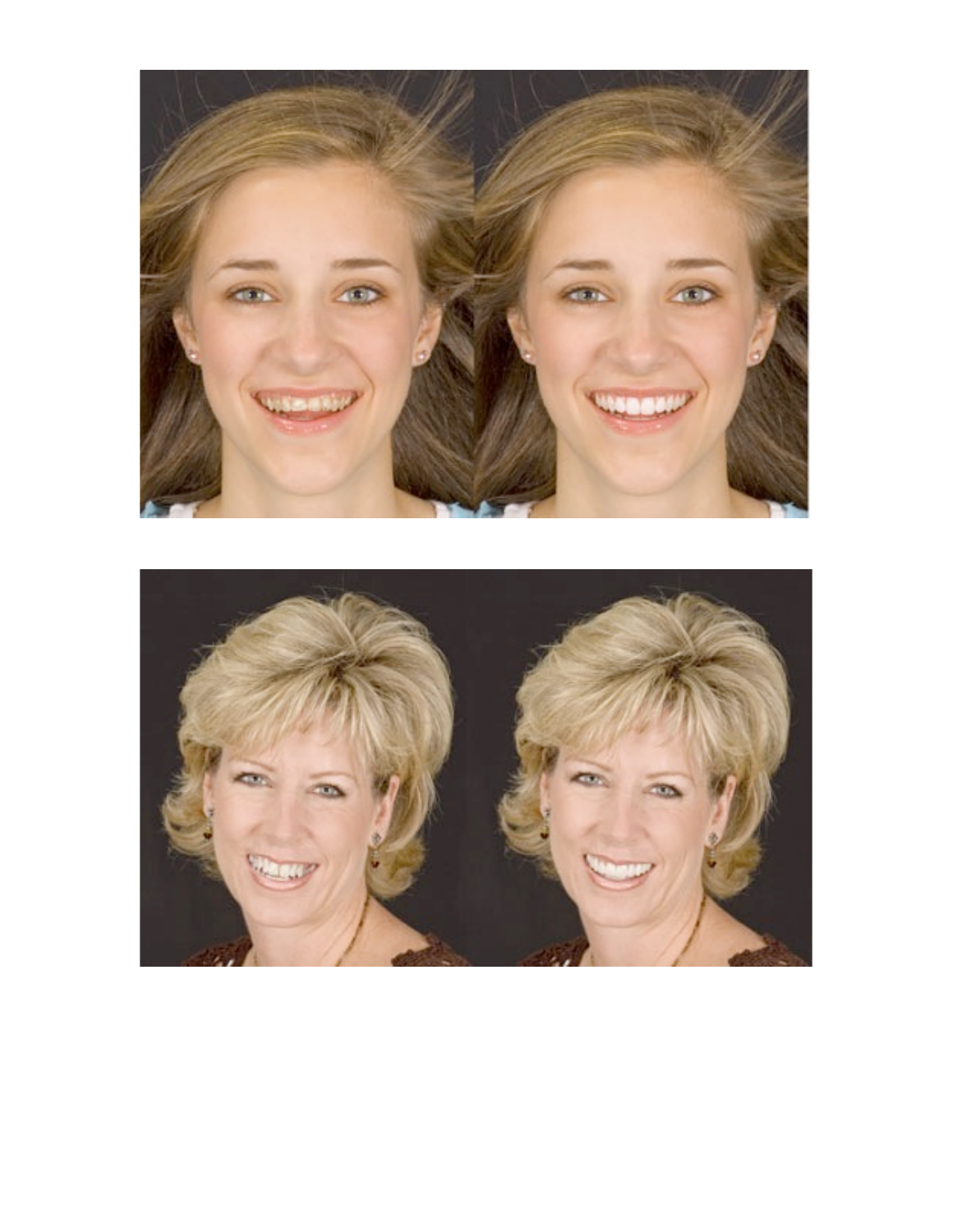

## **In an independent study conducted on behalf of the AACD in 2004, we discovered:**

Virtually all Americans (99.7%) believe a smile is an important social asset.

96% of adults believe an attractive smile makes a person more appealing to members of the opposite sex.

Three-quarters (74%) of adults feels an unattractive smile can hurt a person's chances for career success.

When asked, *"What is the first thing you notice in a person's smile?"* The most common responses were:

- Straightness
- Whiteness & Color of Teeth
- Cleanliness of Teeth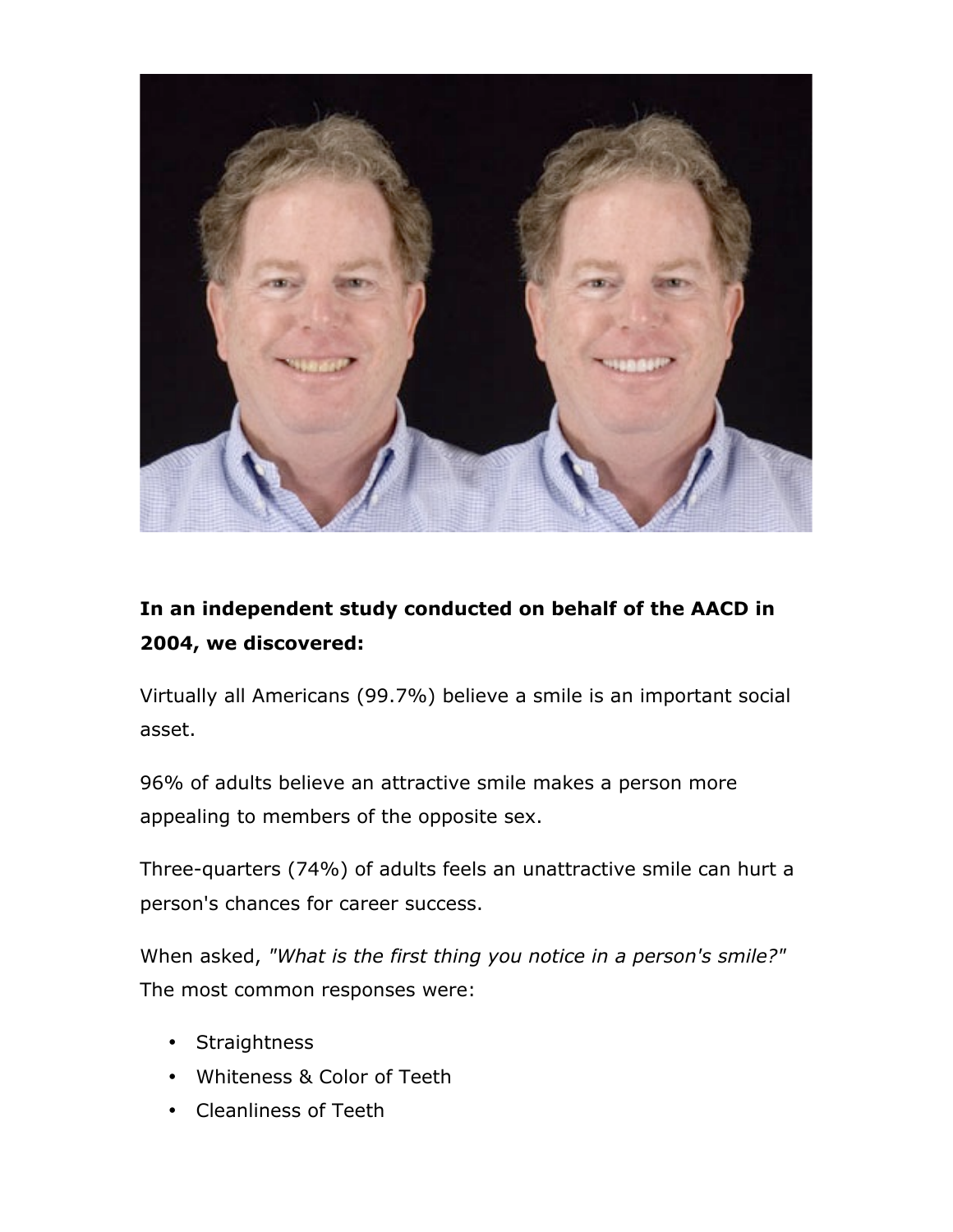- Sincerity of Smile
- Any Missing Teeth?
- Sparkle of Smile

And when asked, *"What types of things do you consider make a smile unattractive?"* The most common responses were:

- Discolored, Yellow, or Stained Teeth
- Missing Teeth
- Crooked Teeth
- Decaying Teeth & Cavities
- Gaps & Spaces in Teeth
- Dirty Teeth

And finally, when respondents were asked, *"What would you most like to improve about your smile?"* The most common response was:

• Whiter & Brighter Teeth

*All stats are based upon a 2004 scientific poll of the American public. ©2008 American Academy of Cosmetic Dentistry*

## *"The All-Important Job Interview Can Hinge on Your Smile"*

In the business world, appearances count. One college career planning and placement center surveyed 150 employers to discover the number-one reason for rejecting an applicant after the first interview. Of all the possible motives to discount someone for the job, the number one excuse was personal appearance.

Personal appearance includes clothes, posture, clean hands, and a pleasant face. At the center of the face is the smile, the facial feature most interviewers will focus upon as they ask their questions. Poor appearance was ranked even more significant than being a "hostile,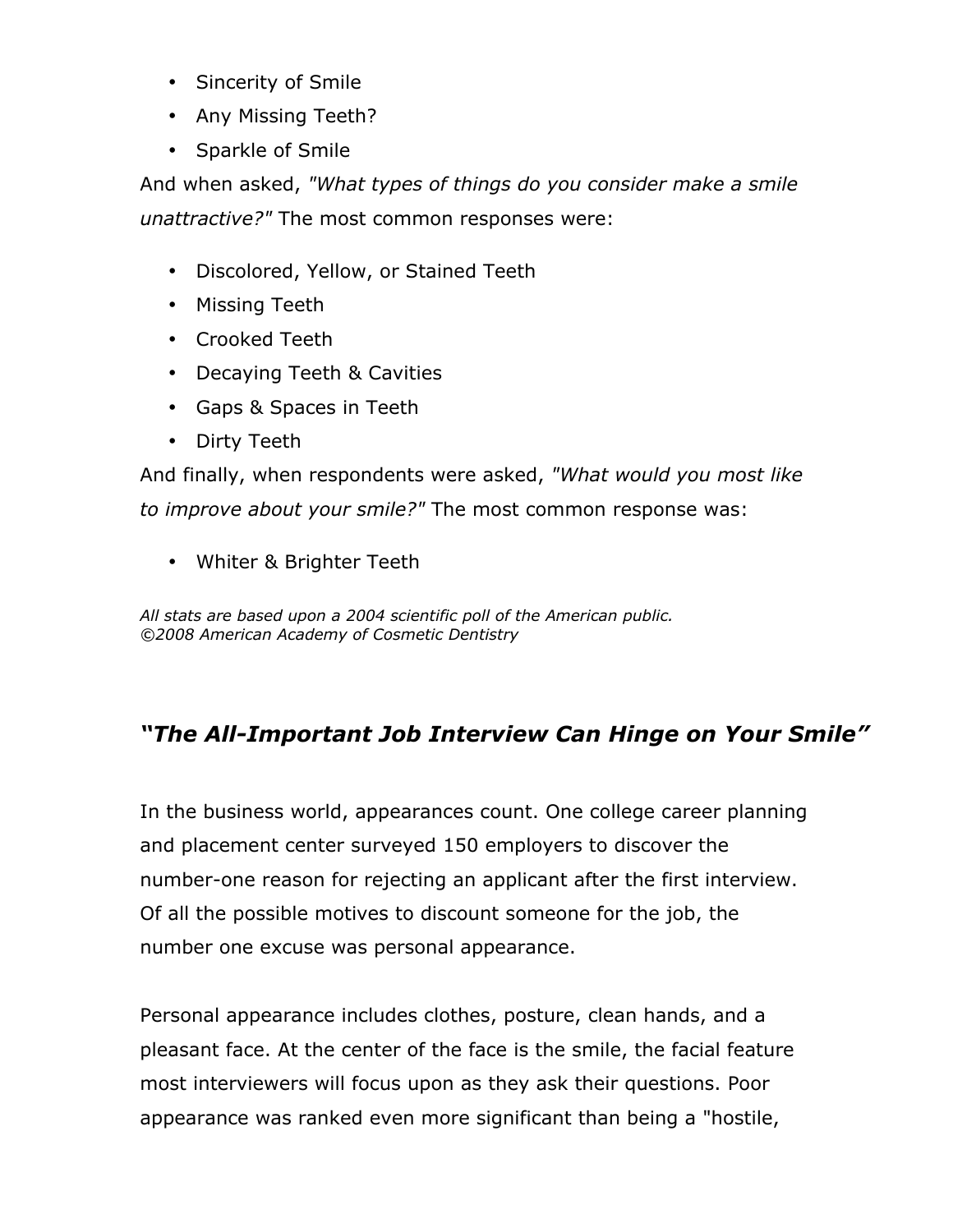overbearing know-it-all" (reason no. 9) or "late for the interview without good reason" (reason no. 28).

Susan Bixler details a study conducted by the Fairleigh Dickinson University that researched the impact of an effective business appearance on a starting salary. A group of identical resumes were sent to more than a thousand companies with a "before" photo of the applicant or an "after" photo. The results underlined the importance of appearance in the determination of a starting job salary. Starting salaries ranged 8 to 20 percent higher in the "after" group, as the result of upgrading a mediocre business appearance to one that is polished and effective. Apparently employers want their people to look the part--professional, confident, energetic, and loaded with high selfesteem.

#### *"The better you look, the more you earn."*

It's no secret that when your smile is radiant, when your teeth are straight and white, when your facial appearance is attractive, you can create a welcoming first impression. The "million-dollar smile" could be taken literally for executives--in how much they earn because of it.

Recent research shows a connection between how much is in your paycheck and your appearance. A study released by the Federal Reserve Bank of St. Louis found that more attractive people **earned 5% more an hour** than their less good-looking counterparts.

Just about everybody would agree that a dazzling smile is an important social asset, according to the results of a survey conducted by the American Academy of Cosmetic Dentistry. By the same token,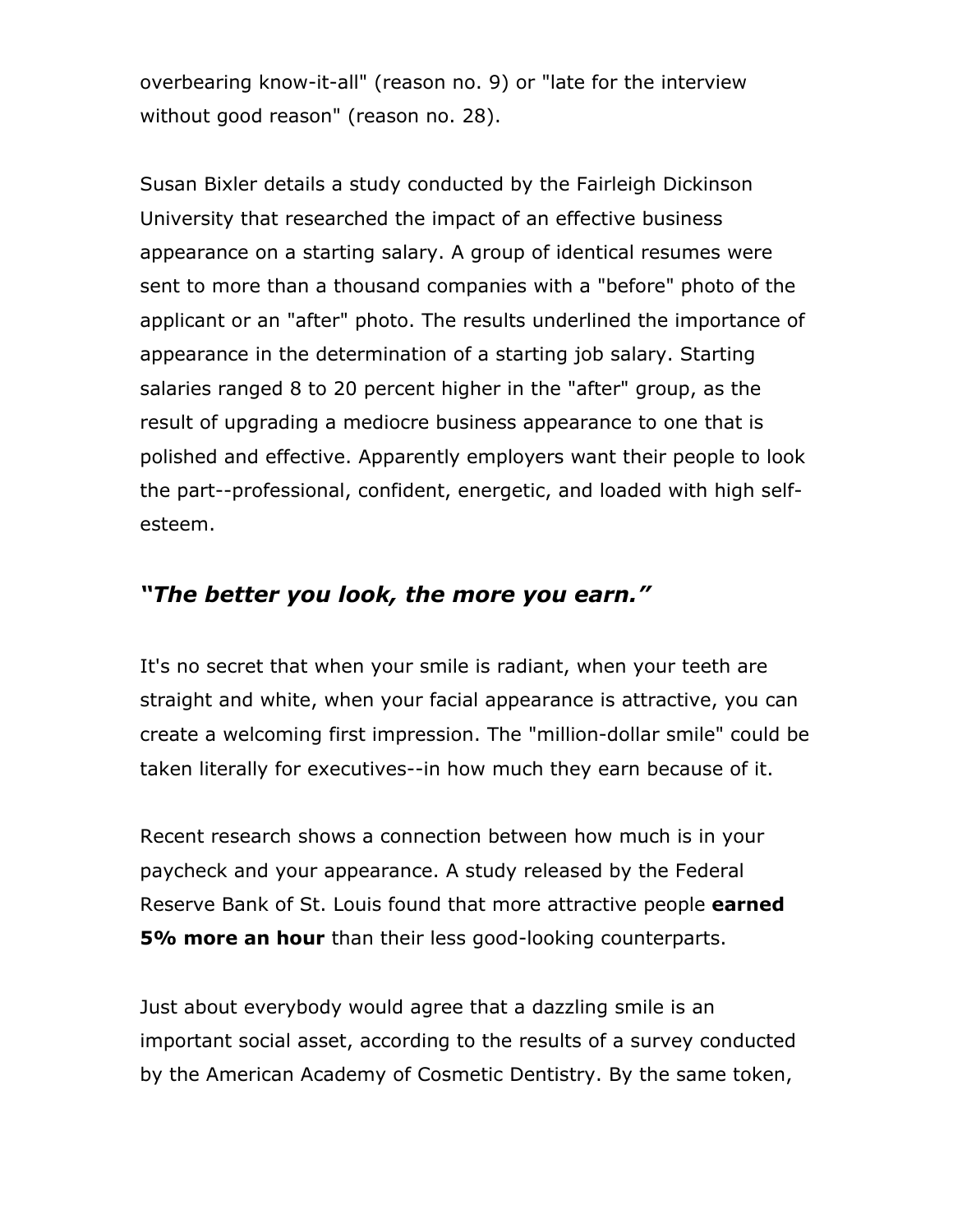74 percent of those surveyed said an unattractive smile can hurt a person's chances for career success.

If you're self-conscious about your smile, your job performance may suffer. Yet if your smile is bright and genuine, chances are you exude confidence and good cheer, which makes you easily approachable and pleasant for business transactions.

The truth is, however, that few people are blessed with perfect smiles. And luckily, you don't have to be a high-earning executive to afford a million-dollar smile. With the latest advances in dentistry, including smile whitening, straightening, or replacing teeth, many procedures can be completed in two or three visits.

#### *"First Impressions are Key to Communication"*

When meeting someone for the first time, the way you look is even more important than what you say. Sociolinguist Albert Mehrabian found in his comprehensive research on communication that:

- 7 percent of a verbal message comes from the words used
- 38 percent comes from the vocal tone, pacing, and inflection
- 55 percent is transmitted by the speaker's appearance and body language.

Your smile is one of the first nonverbal cues you give to people.

You may notice that other people treat you a certain way right when they meet you, often without even talking to you. You may have also heard the phrase that "When you smile, the whole world smiles back at you." If you're ashamed of how your teeth look, if you're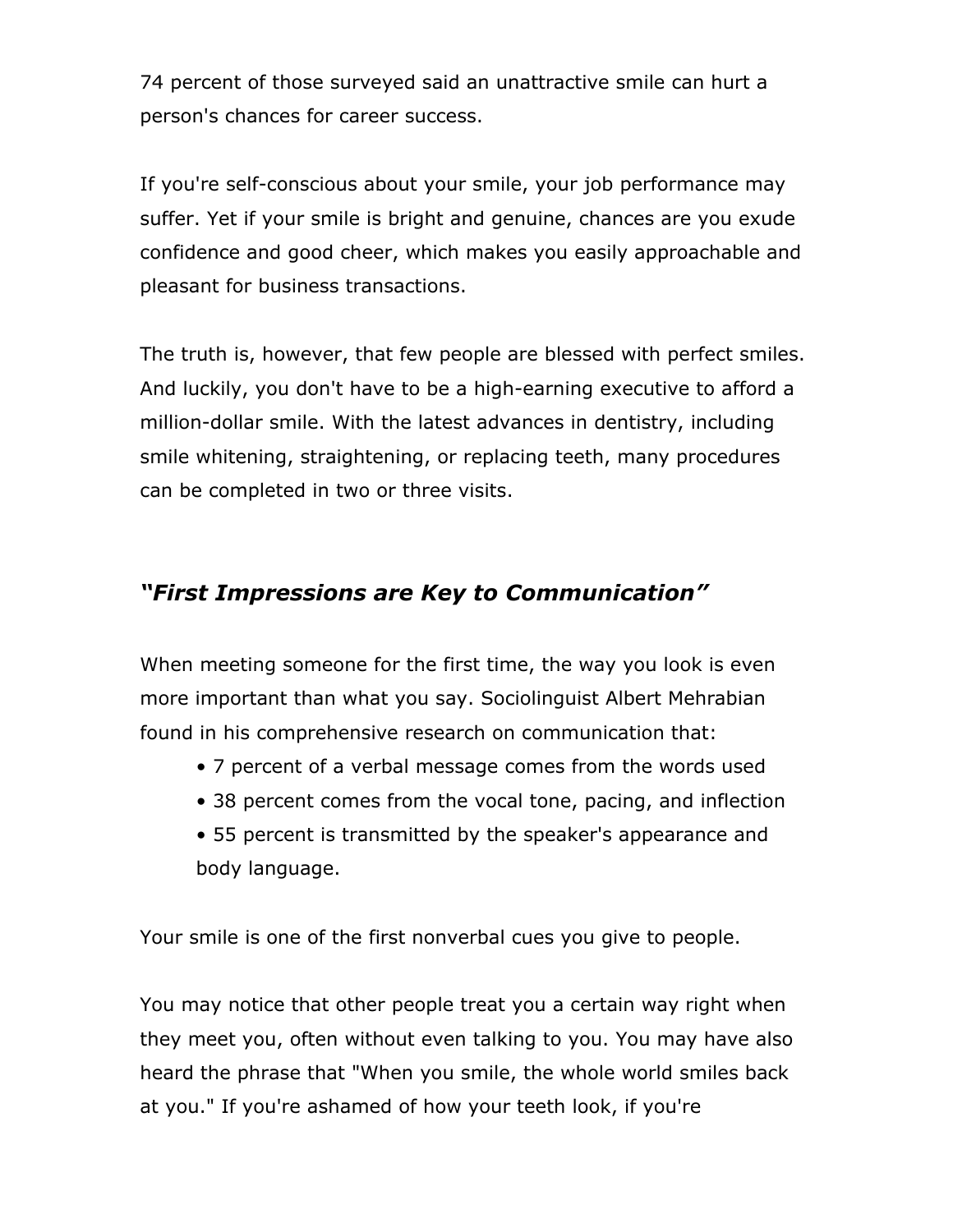embarrassed about your smile, if you're covering up your mouth with your hand when you speak, other people may read these nonverbal signals in a negative way. They may think you have a low self-esteem, that you have little confidence, that you're not capable of a more important job, or of sustaining a deep and lasting personal relationship.



A new smile can make you look better and younger, boost your selfconfidence and self-esteem, as well as increase your communication ability, your sex appeal, and impact on your personal and professional relationships. And getting that smile isn't as complicated as you might imagine.

Many people can have a dramatic change in their smile with just a few visits to the dentist. So many options are available today that there is no reason why you need to suffer the injustice of a poor job or a failed relationship just because you don't have an attractive smile.

#### *"Whiter Teeth May Boost Your Kiss-ability Rating"*

One-third of 1,000 American adults ages 18 to 50 years old would not be likely to kiss someone with bad teeth, according to a recent poll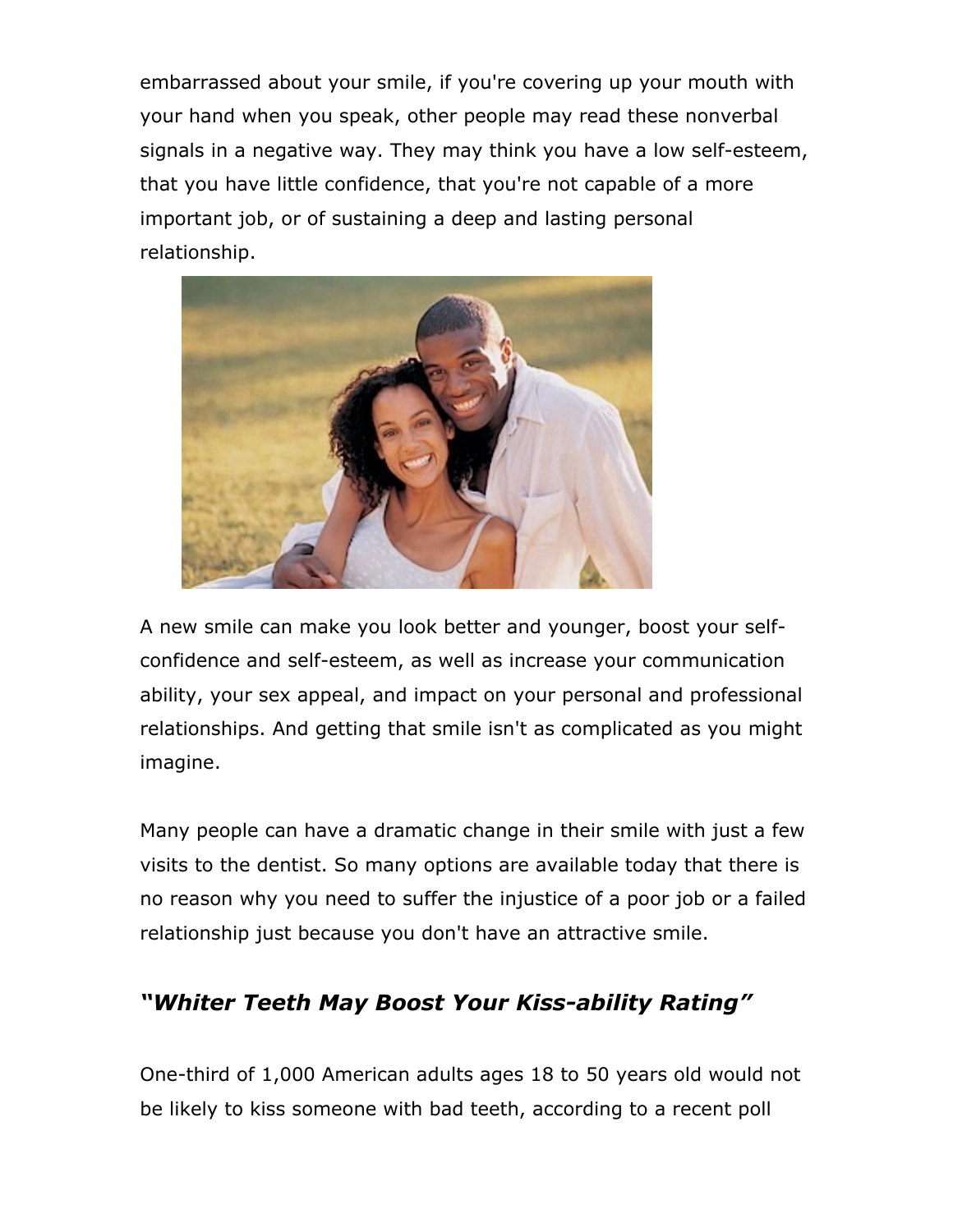conducted by Harris Interactive. Bad teeth are often associated with poor oral hygiene, low self-worth, and a poor appearance. Conversely, whiter teeth are associated with beauty and health, as well as youth and energy, and perhaps not surprisingly, tooth whitening is the most common cosmetic service provided by dentists.

Tooth whitening removes stains from teeth caused by coffee, teas, tobacco, food, wine and tartar.

Generally, you can whiten your teeth using one of three methods: in-office whitening, athome whitening, or whitening toothpaste.

In-office whitening has the most dramatic results with your teeth becoming up to eight shades



whiter in about an hour while the at-home method can take about two weeks.

Great smiles attract other great smiles, the experts add. According to the Academy of General Dentistry, people with noticeable dental neglect are 32 times more likely to have a partner with noticeable neglect. People without visible dental neglect are 5.4 times more likely to have a comparable partner.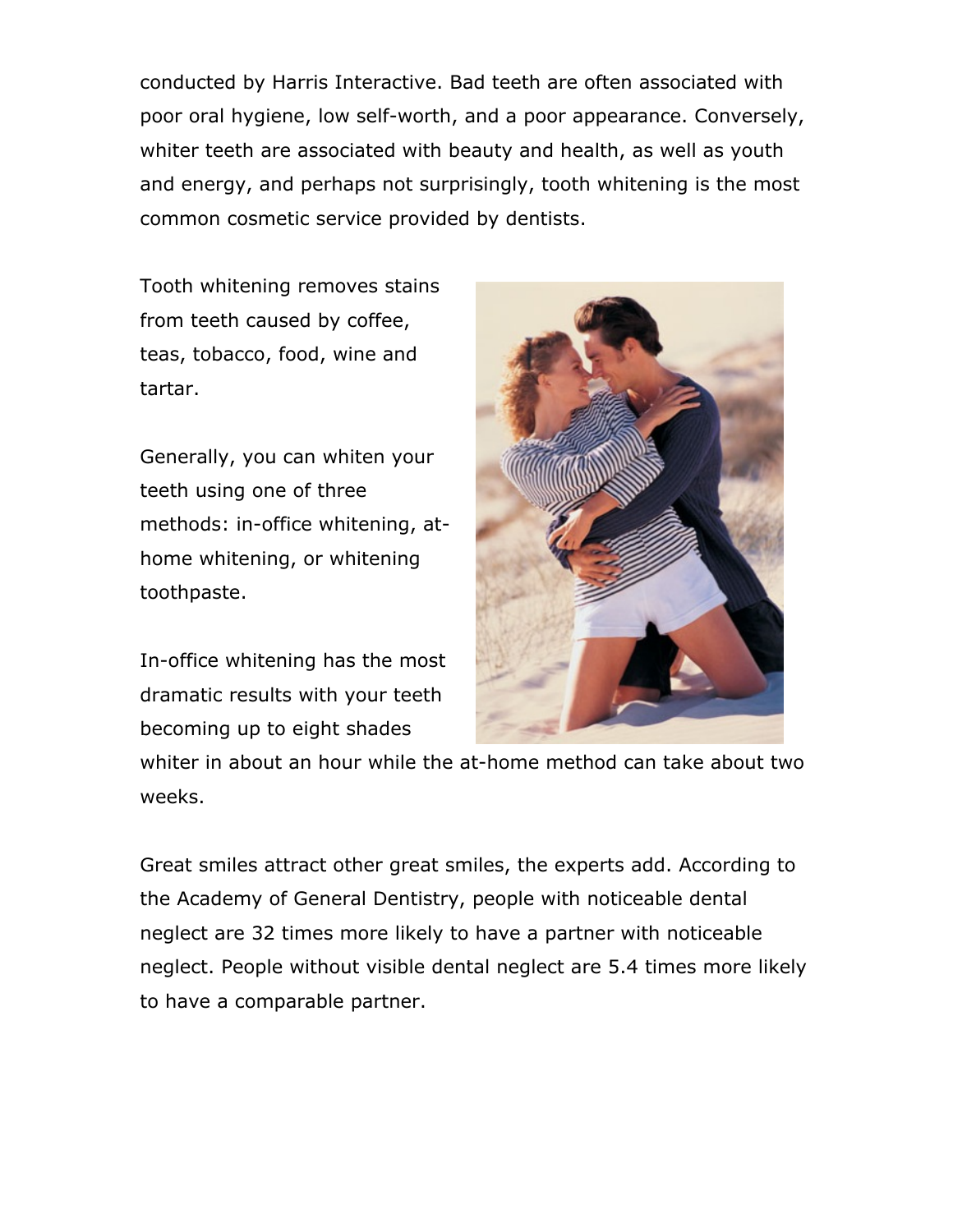#### *"Can Your Smile Spark an Important Relationship?"*

Would you be attracted to someone with chipped, dark, ugly teeth? We bet if you had to choose between a person with bad teeth and someone else with a wide open smile that has even, straight, white teeth, you'd pick the person with the great, inviting smile. Why is that?

Can the appearance of your smile make a big difference in how people of the opposite sex treat you? Dental experts say a warm smile is a key ingredient to unlocking somebody else's heart.

With a few simple procedures that may take only two or three appointments performed by a cosmetic dentist, your personal life could soar. Today's high-tech procedures can change an awkward smile that keeps away the new dates to a confident, attractive smile that can foster the most important relationship of your life.

Of all the features you can change about yourself, your smile is one of the easiest and fastest to fix. Once you make a decision to improve your smile, once you find the right dentist who is trained in cosmetic dentistry, you can begin your journey toward having a smile that can lead your life toward personal success.

## **Take a few minutes to read this patient's story…**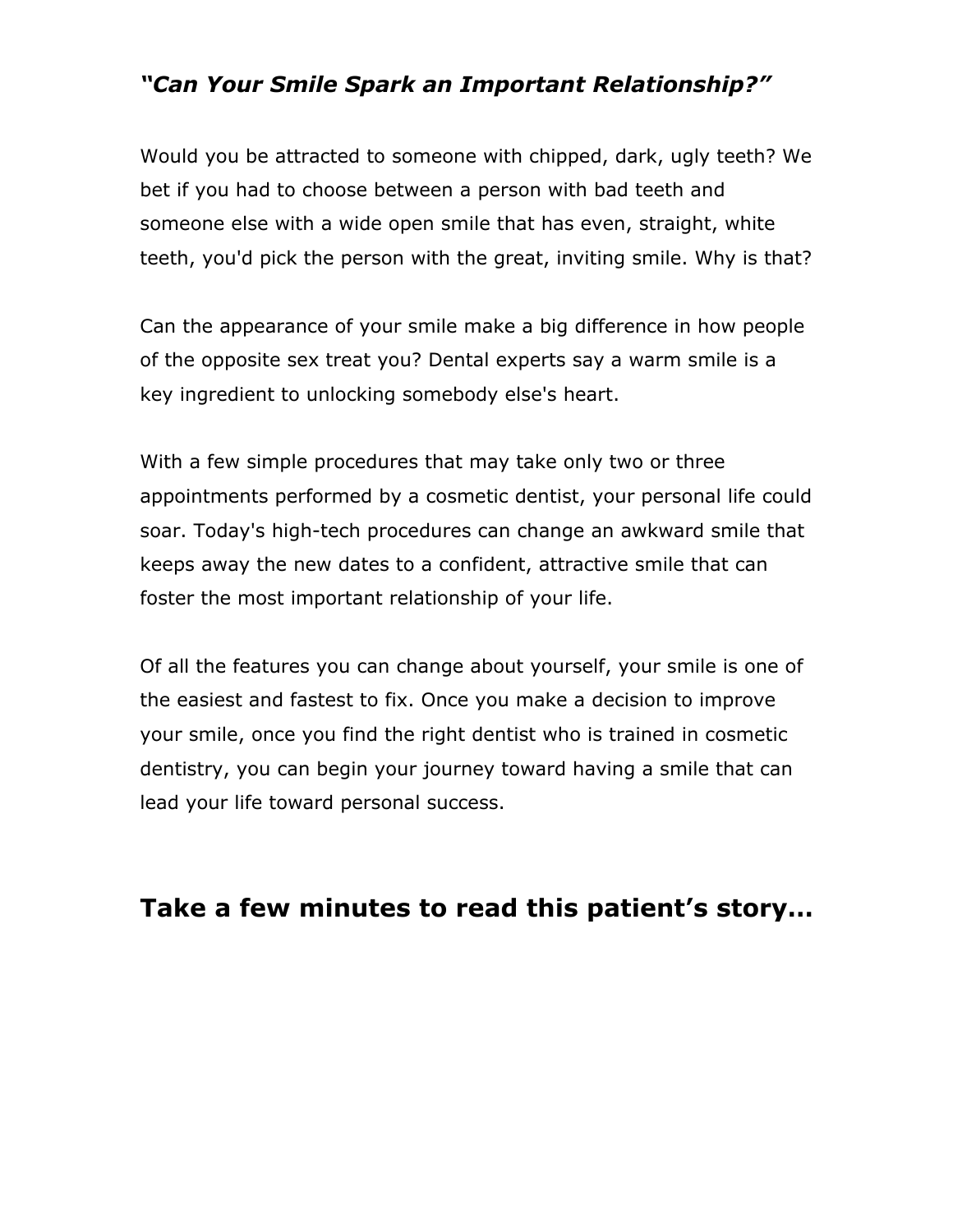# **"Never Another Lonely Night…"**



**"She has a GREAT personality!" That's what my friends always told the men that they thought would be "just perfect" for me, and that they endlessly tried to set me up with.**

And, actually, that was very true. I had a great personality. But personality only gets someone so far. I started to realize this after an endless string of first dates. Most of the first dates would end with, "I'll call you." I got used to waiting for calls from uninterested men.

Sometimes the first dates would lead to second dates, but not very often. And not with men I was really interested in anyway. I would just go on the dates because I thought I wasn't trying hard enough.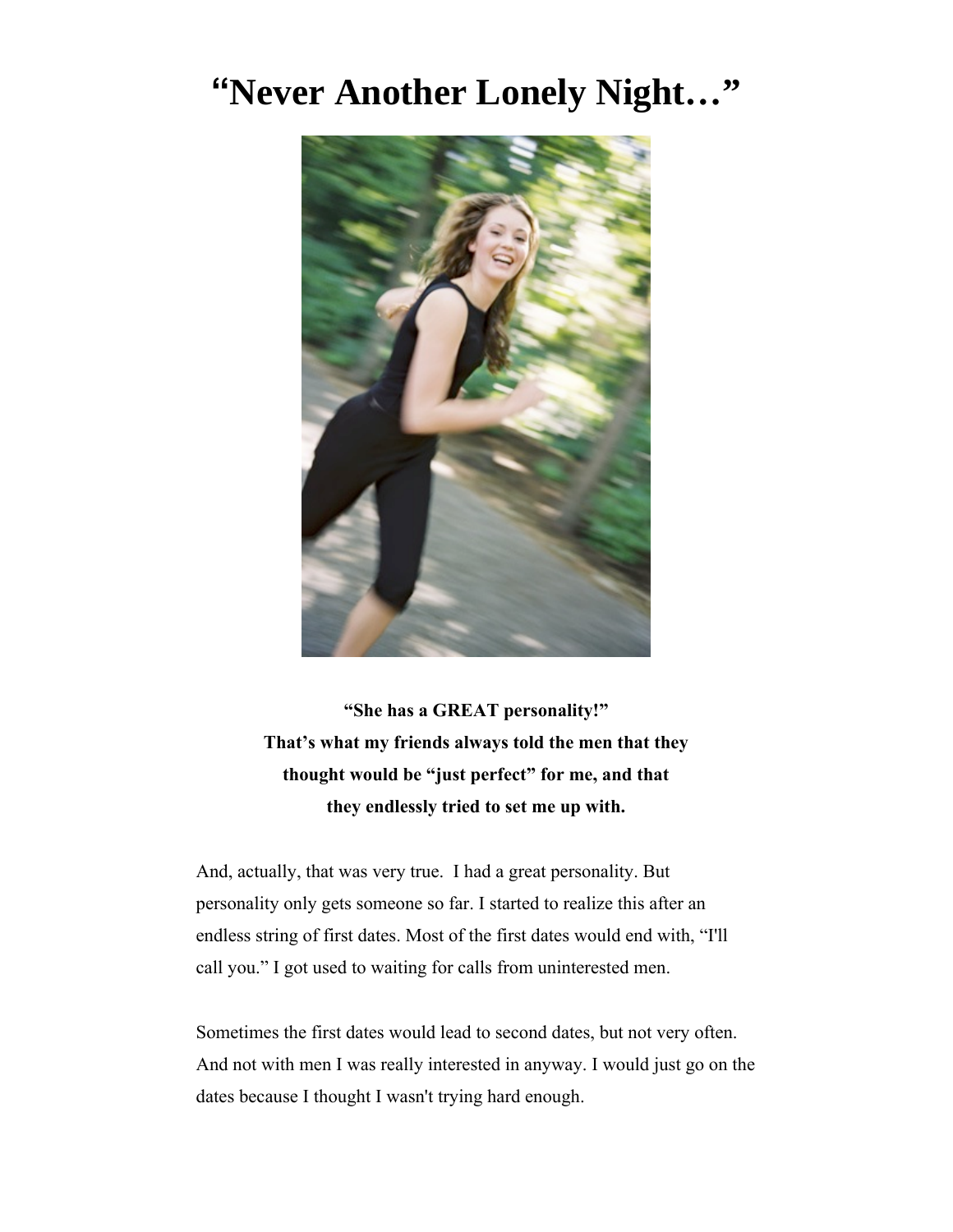My friends would reassure me. They would tell me that meeting the right person takes time. But I knew. I knew that there was something else wrong. Sure I had a great personality, but I knew I had to do something.

This something would have to be done soon if I ever wanted to meet someone that I would want to spend the rest of my life with, or if I at least wanted to develop a long-term relationship with a man. So, I took a long, hard look at myself.

Sure I had an awesome personality, but I knew there had to be something thing else I could do. That's when it struck me. The one thing I had never really thought about was my smile. That's when I took a big step. At least it was a big step for me.

I stood in front of the mirror and smiled. I never smile. Well, at least not a big smile that showed my teeth. I never wanted anyone to see my teeth. I had never thought about this before, but it was true! I always thought my smile was ugly. My teeth were spaced apart and were slightly crooked. I never did have the ugly metal braces that most of my friends had when we were teenagers. I was more focused on building that wonderful personality that I thought would carry me through life and give me everything I ever wanted.

Plus, after years of drinking coffee and wine, I now had teeth marked with stains. I was never disciplined enough to stick with the over-the-counter whitening strips I would buy and then use once or twice. Of course, even if I had been successful at whitening my teeth, they still were not going to be straight and even.

I started to become painfully aware of how many times people smiled at me and I didn't smile back. No wonder men had lost interest quickly.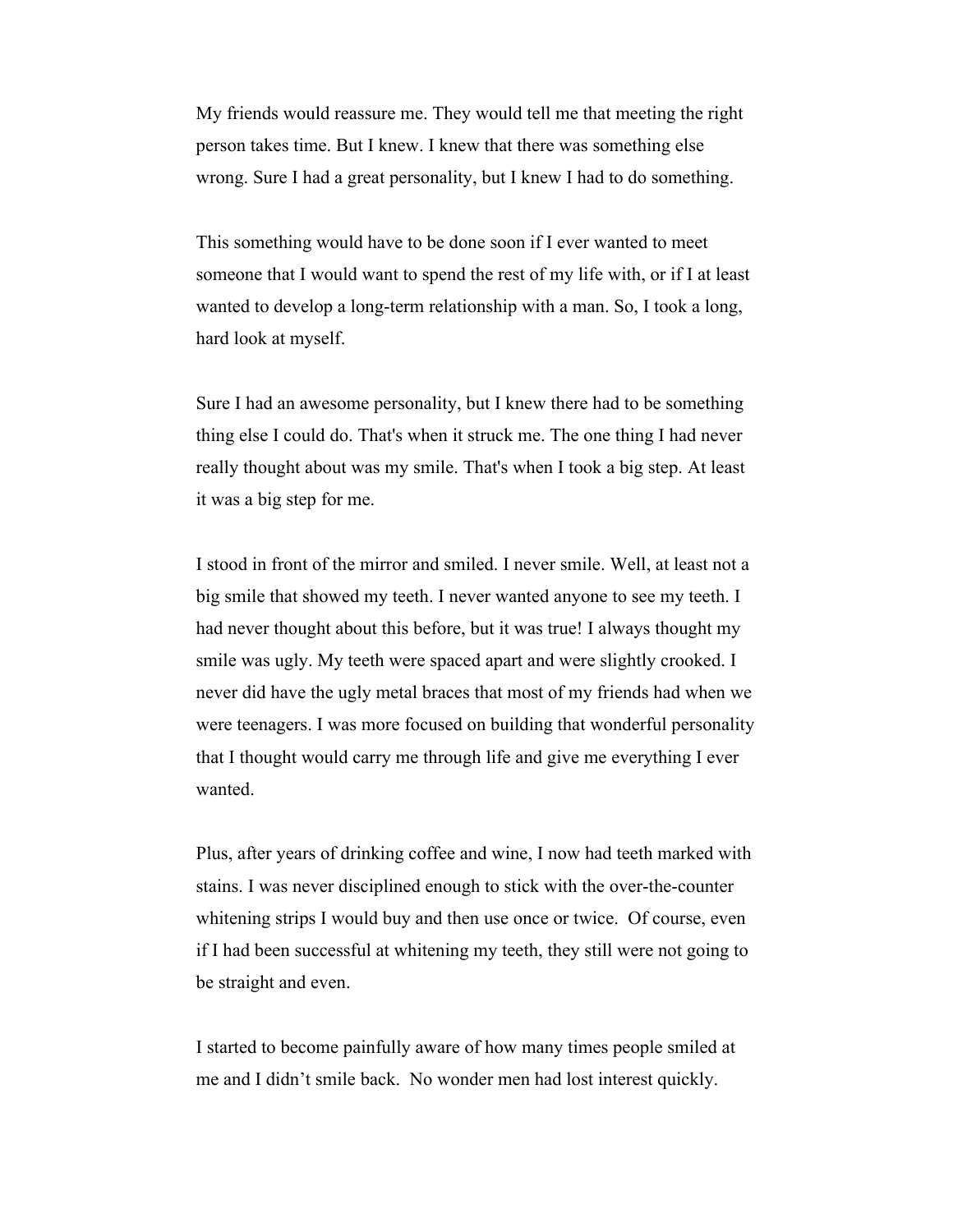I wanted to be able to be happy with my smile, but I didn't think there was really anything I could do about it. At least not something I could do quickly and especially without a lot of pain. I am NOT a big fan of pain.

I decided to talk with a cosmetic dentist about my concerns.

The cosmetic dentist had great news! He told me that I several different options to address the different problems I had with my teeth.

I opted to go with porcelain veneers because they would be a relatively painless way to straighten and take away the spaces from between my teeth. He called it, "instant orthodontics."

Another bonus - this type of veneer erased all of the stains on my teeth!

The procedure was really quick. My smile was gorgeous. I was very excited to show off my brand new smile to all of my friends, and ready for the next inevitable blind date they would set me up with.

Surprisingly, the thing was, I never had to experience another blind date! I actually met a man on my own. I was so happy with my new smile that I smiled everywhere I went. Like when I was grocery shopping, walking to work, and of all things during my daily run.

And, that is where I met my future husband. That's right! We had passed by each other during plenty of early morning runs. But, this time, I think my smile took his breath away.

We met each other on the trail – he going one way and I the other. Then, he turned around and quickly caught up with me. He breathlessly asked me why I suddenly was smiling during all of my runs. He had already noticed three days in row.